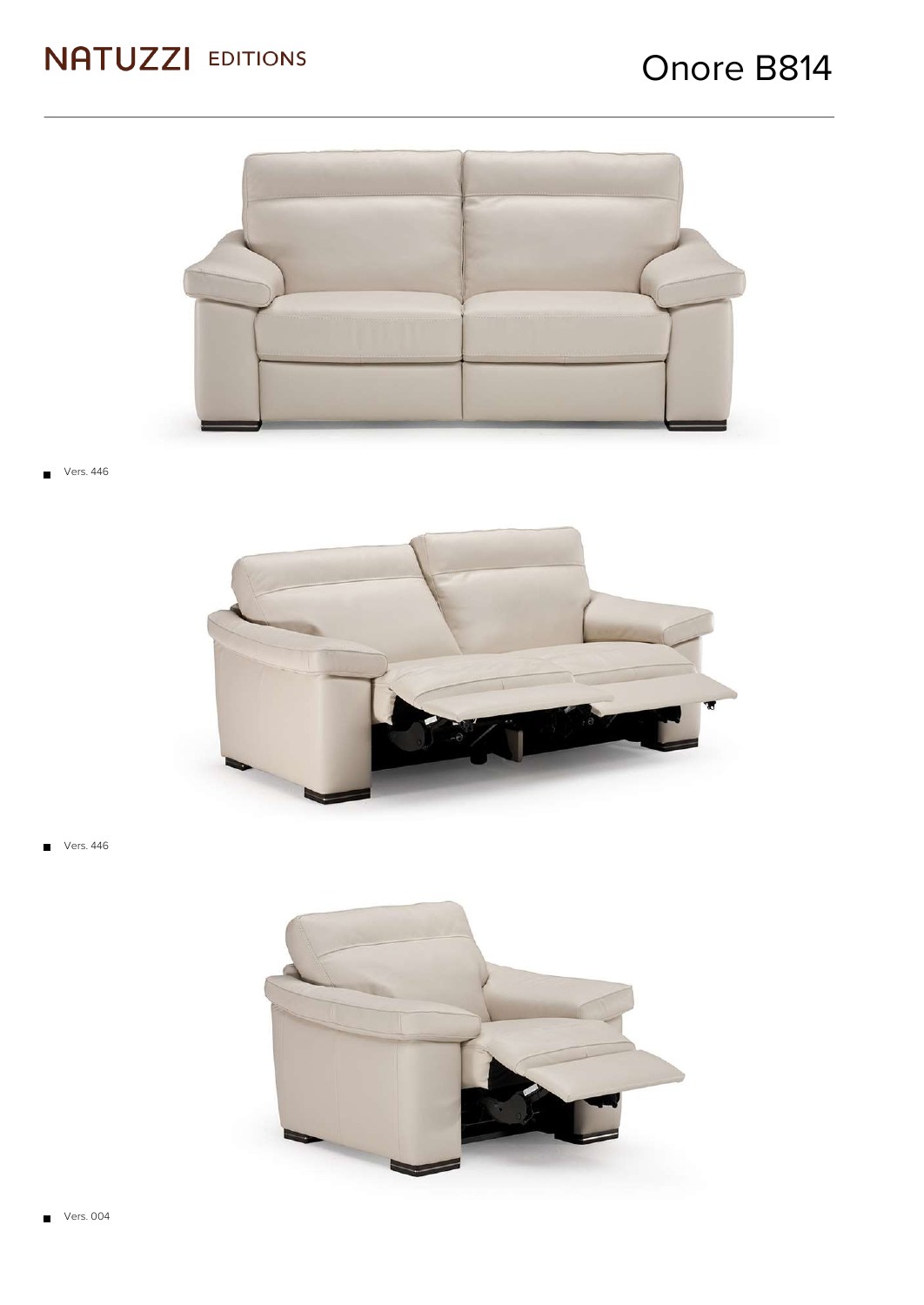## Onore B814







#### COMPOSITION EXAMPLES

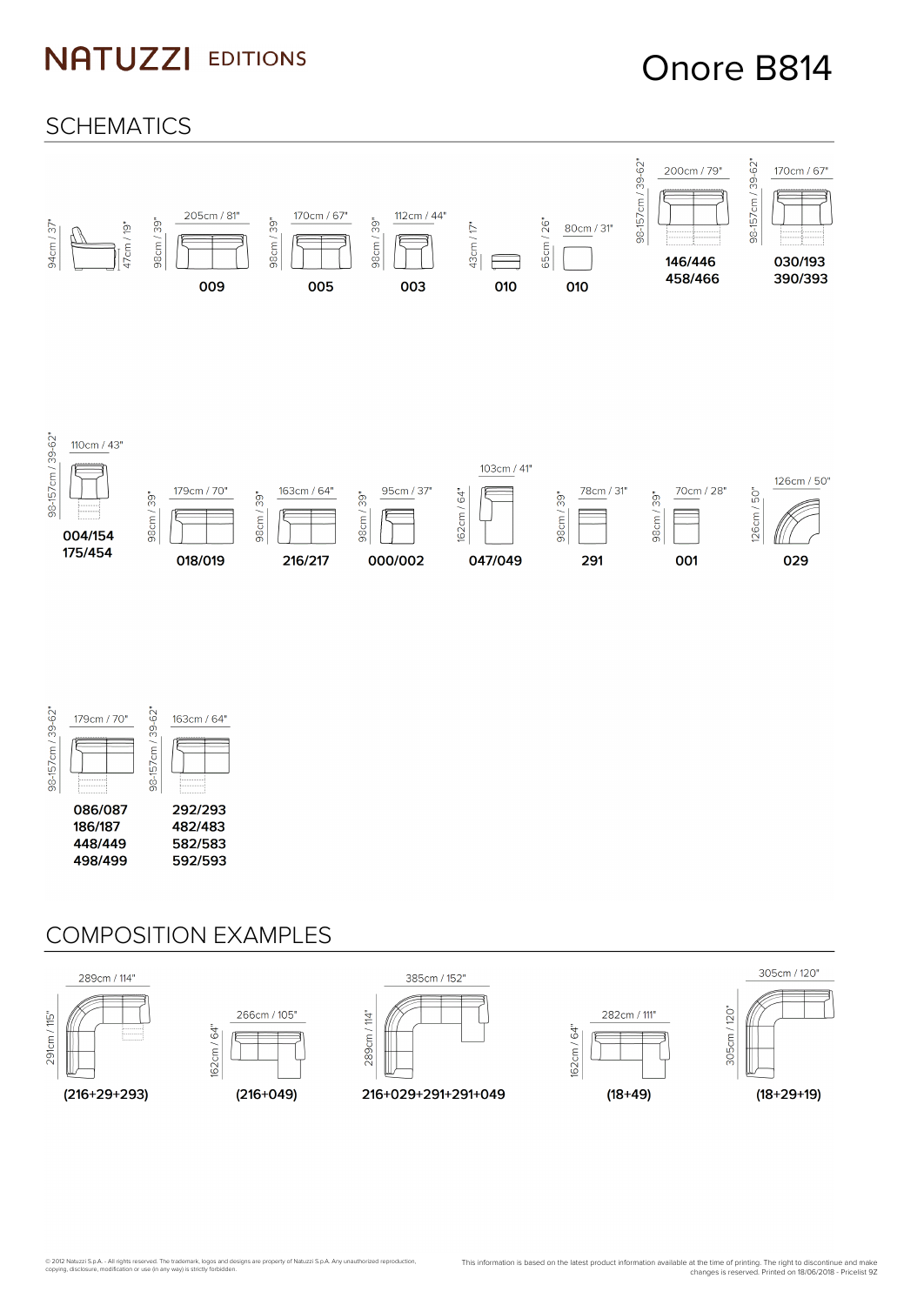### Onore B814

#### TECHNICAL INFORMATION

| <b>COVERING</b> | Leather<br>$\vert\!\sqrt{2}\vert$ |                                                    |                                                                    |               |                                                                          |
|-----------------|-----------------------------------|----------------------------------------------------|--------------------------------------------------------------------|---------------|--------------------------------------------------------------------------|
| <b>LEGS</b>     | Wood<br>⊻                         | Metal                                              | <b>Plastic</b>                                                     | Castors       | Upholstered                                                              |
| <b>FILLING</b>  | Arms<br>$\vert\mathcal{V}\vert$   | Fiber<br>Foam<br>Feather/Fiber Mix<br>Feather      | Fiber<br>Seat cushion<br>Foam<br>☑<br>Feather/Fiber Mix<br>Feather | Back cushion  | $\overline{\mathsf{v}}$<br>Fiber<br>Foam<br>Feather/Fiber Mix<br>Feather |
| <b>COMFORT</b>  | Firm Comfort                      | <b>Standard Comfort</b><br>$\vert\mathcal{V}\vert$ |                                                                    |               |                                                                          |
| <b>FUNCTION</b> | Bed                               | Electric motion<br>∣✓                              | Motion<br>V                                                        | Recliner<br>V | Sliding                                                                  |
| <b>OPTIONS</b>  | <b>Nails</b>                      | <b>Contrast Stitching</b><br>$\vee$                | Removable                                                          |               |                                                                          |

#### **NOTES**

- Contrast stitching is available only with certain covers and option is managed directly in NARES.
- The model has external soft touch buttons on the arm to activate the mechanism.
- The second option versions of this model have manual adjustable headrests.  $\bullet$
- All arms, back and seat surfaces are covered in Top Grain.  $\bullet$
- This model is available with split leather exterior covering (Side, Rear and Front Panels)  $\bullet$
- Tight Seat Cushion (the seat cushions of the models are fixed to the frame)  $\bullet$
- Tight Back Cushion (the back cushions of the models are fixed to the frame)
- No Leather Side (the sectional pieces have the side covered with lining and not leather)
- Wood Frame
- Without Feet Assembled (the feet will be in a bag inside the package)
- Plastic Wrap (the model will be wrapped in a plastic bag)  $\bullet$
- Feet available in wood finishings 09 (Walnut) / 18 (Wengè)

© 2012 Natuzzi S.p.A. - All rights reserved. The trademark, logos and designs are property of Natuzzi S.p.A. Any unauthorized reproduction,<br>copying, disclosure, modification or use (in any way) is strictly forbidden.

Feet height 4,0 cm